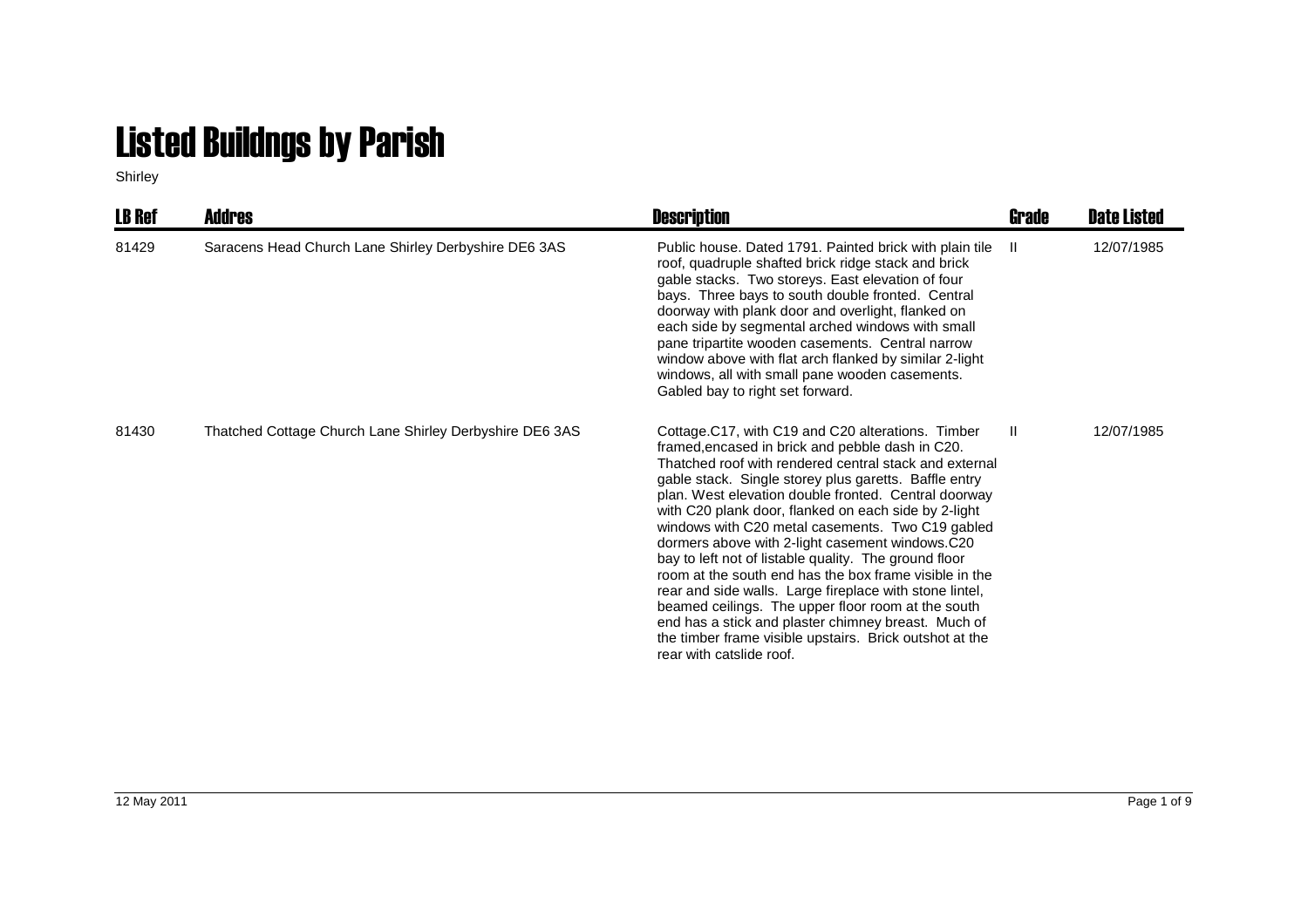| <b>LB Ref</b> | <b>Addres</b>                                     | <b>Description</b>                                                                                                                                                                                                                                                                                                                                                                                                                                                                                                                                                                                                                                                                                                                                                                                                                                                                                                                                                                                                                                                                                                                                                                                                                                                                                                                                                                                                                                                                                                                                                                                                                                                                                                                                                                                                                                                                                                                                                                                                                                                                                                                                                                                                        | <b>Grade</b>  | <b>Date Listed</b> |
|---------------|---------------------------------------------------|---------------------------------------------------------------------------------------------------------------------------------------------------------------------------------------------------------------------------------------------------------------------------------------------------------------------------------------------------------------------------------------------------------------------------------------------------------------------------------------------------------------------------------------------------------------------------------------------------------------------------------------------------------------------------------------------------------------------------------------------------------------------------------------------------------------------------------------------------------------------------------------------------------------------------------------------------------------------------------------------------------------------------------------------------------------------------------------------------------------------------------------------------------------------------------------------------------------------------------------------------------------------------------------------------------------------------------------------------------------------------------------------------------------------------------------------------------------------------------------------------------------------------------------------------------------------------------------------------------------------------------------------------------------------------------------------------------------------------------------------------------------------------------------------------------------------------------------------------------------------------------------------------------------------------------------------------------------------------------------------------------------------------------------------------------------------------------------------------------------------------------------------------------------------------------------------------------------------------|---------------|--------------------|
| 81431         | St Michaels Church Church Lane Shirley Derbyshire | Parish Church. C14, 1842 and 1861. Coursed<br>squared sandstone with sandstone dressings. Lead<br>roofs with stone coped gables, plain coped parapets to<br>aisles, porch with plain and fishscale tile roof. West<br>tower, aisled nave and chancel, west tower of three<br>stages divided by chamfered string courses. Angle<br>buttresses, battlements and pinnacles, west window of<br>two trefoil headed lancets. 2-light window above with<br>cusped Y-tracery, similar 2-light bell-openings to each<br>face. The tower is said to have been rebuilt in 1861.<br>North aisle of 1842 with 2-light Dec style windows with<br>hoodmoulds, one each to east and west and two to the<br>north side. Angle buttresses. Reset in the east wall a<br>carved C12 stone with beasts and birds, perhaps from<br>a lintel. The south aisle is genuine C14, with a 3-light<br>east window, with three lancets rising to a pair of<br>intersecting ogees and rising again to enclose an<br>elongated quatrefoil 2-light west window with cusped Y-<br>tracery. Gabled south porch with diagonal buttresses.<br>To the right a 2-light window with a distorted quatrefoil.<br>The south aisle has angle buttresse C14 chancel with<br>diagonal buttresses, blind north wall, and a segmental<br>pointed-arched east window of three cusped lancet<br>lights. Hoodmould with head stops. The south side<br>has two 2-light windows with segmental pointed<br>arches and crude cusped lights. Hoodmoulds on head<br>stops. Between them, a C13 priest's door with chamfer<br>and continuous roll moulding. Hoodmould on head<br>stops. Studded plank door The chancel and aisle<br>windows are deeply set within a broad chamfer. South<br>doorway with a chamfer and a roll moulding. Two bay<br>south arcade with an octagonal pier and double<br>chamfered arches dying into the imposts. Two bay<br>north arcade with octagonal pier and semi-octagonal<br>responds. Double chamfered arches. Double<br>chamfered chancel arch without capitals. Box pews in<br>nave and aisles with simple Gothic tracery in the<br>panelled ends. Open Gothic arcaded West gallery on<br>two slender iron columns. Pews and gallery probably | <b>IISTAR</b> | 13/09/1967         |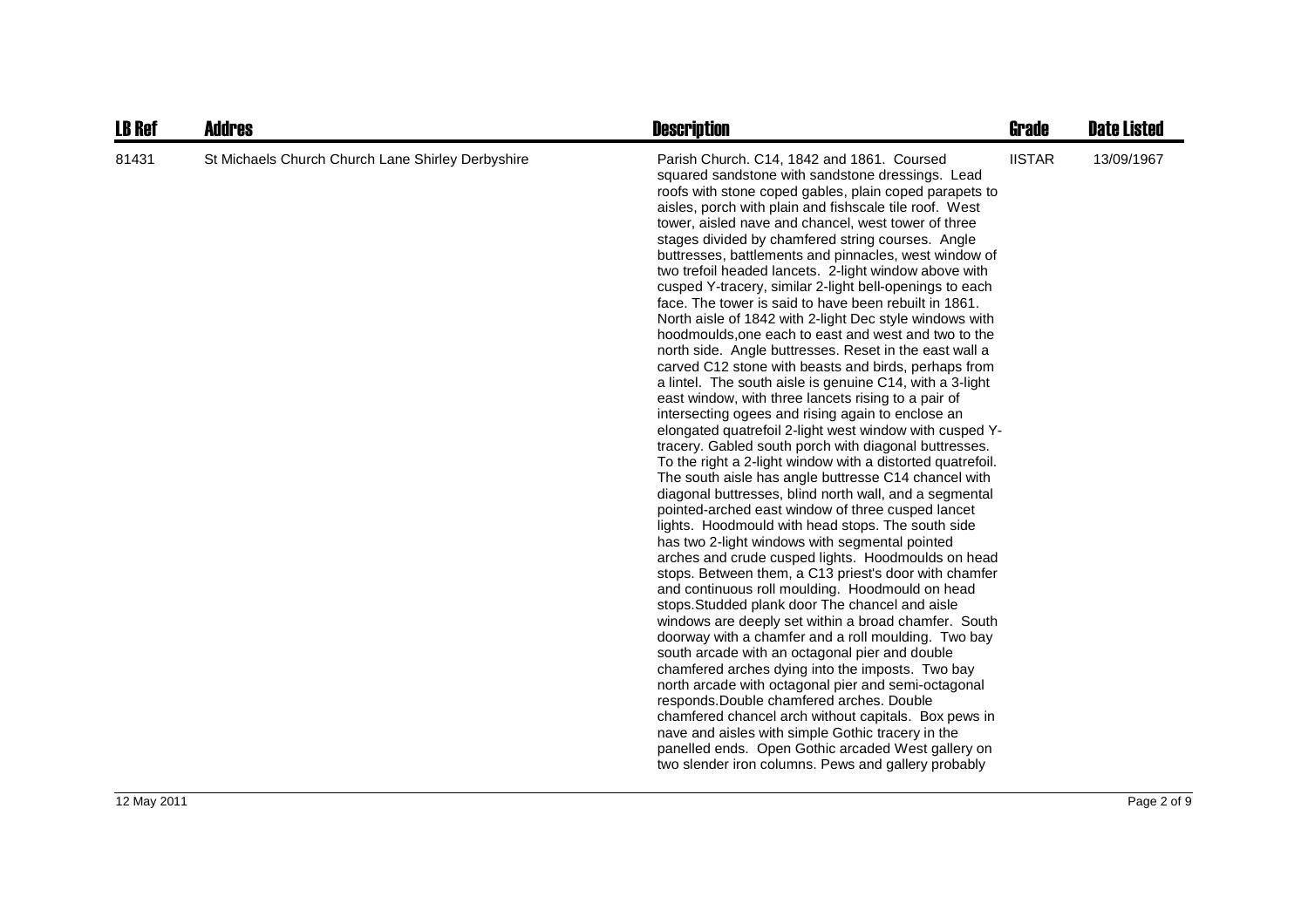| <b>LB Ref</b> | <b>Addres</b>                                                         | <b>Description</b>                                                                                                                                                                                                                                                                                                                                                                                                                                                                                                                                                                                                                                                                                                                                                                                                                                                                                                                                                             | Grade | <b>Date Listed</b> |
|---------------|-----------------------------------------------------------------------|--------------------------------------------------------------------------------------------------------------------------------------------------------------------------------------------------------------------------------------------------------------------------------------------------------------------------------------------------------------------------------------------------------------------------------------------------------------------------------------------------------------------------------------------------------------------------------------------------------------------------------------------------------------------------------------------------------------------------------------------------------------------------------------------------------------------------------------------------------------------------------------------------------------------------------------------------------------------------------|-------|--------------------|
|               |                                                                       | of 1842. Monuments, in the north aisle a plain tablet<br>to Arthur Shevington c1850 by Hall of Derby. Oval<br>tablet to William Pegge c1768. Large tripartile Gothic<br>memorial with texts under crocketed ogee canopies<br>c1847 by Hall. Tablet in the chancel to Frederick<br>Corfield c1883 by R Drake of Nottingham. Honora<br>Michell c1864 by Hall. In the south wall of the chancel<br>a trefoil-arched piscina. Three identical tablets in the<br>south aisle c1850 by Hall. The south aisle has a dado<br>made from Jacobean panelling dated 1649. Trefoil<br>headed piscina in the south aisle. Font, octagonal<br>with shields and tracery motifs. In the chancel floor a<br>late medieval incised slab to a priest. Listed for Group<br>Value.                                                                                                                                                                                                                   |       |                    |
| 81432         | Churchyard Cross St Michaels Church Church Lane Shirley<br>Derbyshire | Churchyard cross. Sandstone square in plan. Three<br>steps, surmounted by the tapering base of the cross<br>and the lower part of the octagonal shaft.                                                                                                                                                                                                                                                                                                                                                                                                                                                                                                                                                                                                                                                                                                                                                                                                                         | Ш.    | 13/09/1967         |
| 81433         | The Old Rectory Church Lane Shirley Derbyshire DE6 3AS                | Rectory now house. C14 origins, much altered in C17, II<br>C18 and C19. Coursed squared sandstone in large<br>blocks. Red brick, plain tile roof and stone coped<br>gables with plain kneelers. Large brick ridge stack<br>and a brick gable end stack. Two storeys, L-plan.<br>West elevation, double fronted. Central doorway with<br>stone lintel and shallow curved hood. Plank door<br>flanked on each side by 3-light C19 casement<br>windows under wedge lintels. Two similar windows<br>above under flat arches, either side of a narrower and<br>taller central window. Inside are chamfered beams<br>and one fireplace with stone lintel on carved brackets.<br>In an internal upper wall is a blocked 2-light C17<br>chamfered mullion window. In the roof space in the<br>gable end towards the church is reputed to be the<br>jamb and hoodmould with head stops of a C14<br>window, at which time the rectory belonged to Dale<br>Abbey. Listed for Group Value. |       | 12/07/1985         |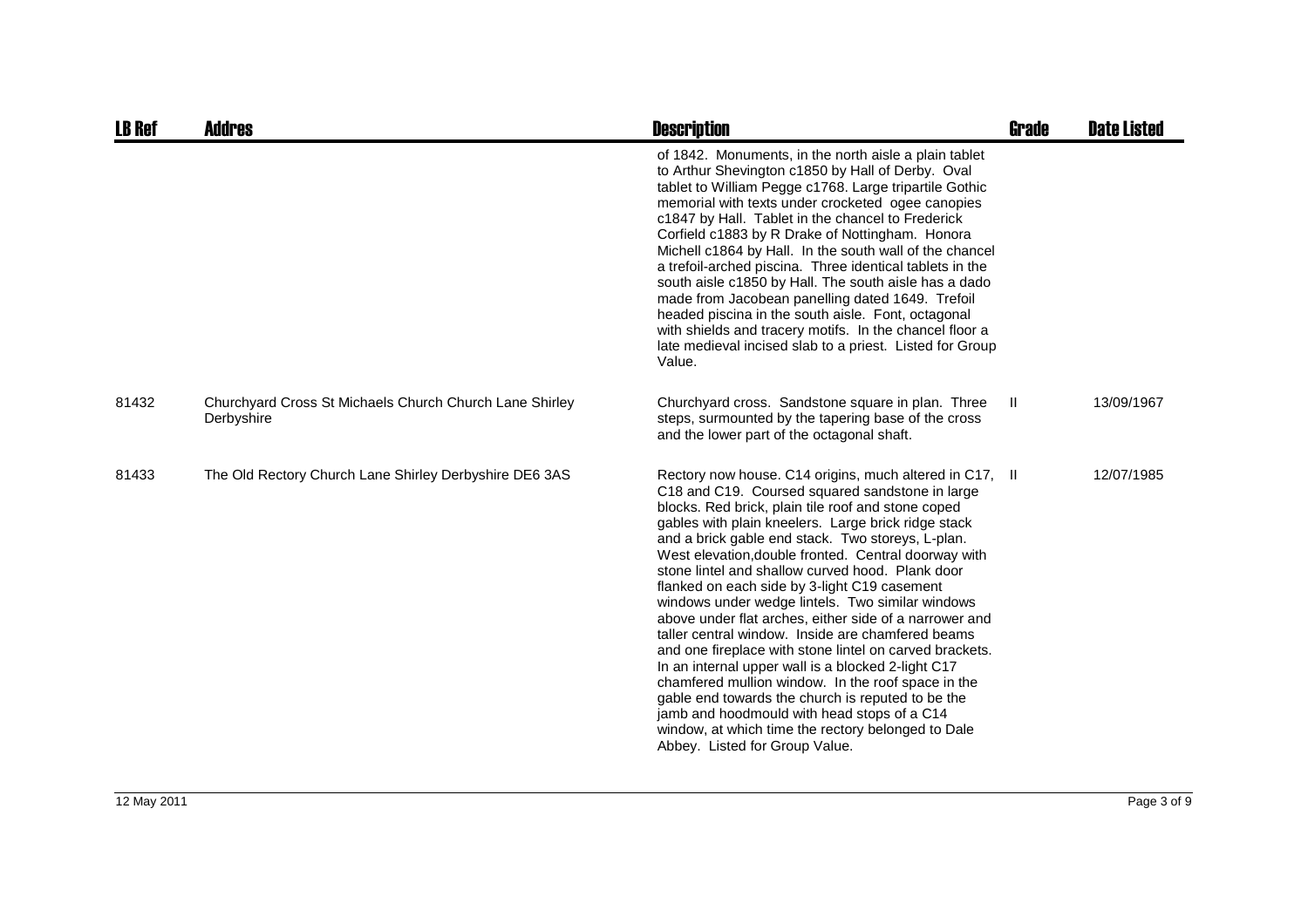| <b>LB Ref</b> | <b>Addres</b>                                          | <b>Description</b>                                                                                                                                                                                                                                                                                                                                                                                                                                                                                                                      | <b>Grade</b> | <b>Date Listed</b> |
|---------------|--------------------------------------------------------|-----------------------------------------------------------------------------------------------------------------------------------------------------------------------------------------------------------------------------------------------------------------------------------------------------------------------------------------------------------------------------------------------------------------------------------------------------------------------------------------------------------------------------------------|--------------|--------------------|
| 81434         | The Old Rectory Church Lane Shirley Derbyshire DE6 3AS | Stable block now outbuildings.C19, incorporating<br>crucks, possibly in-situ. Red brick with plain tile roof.<br>Two storeys. Three bay south elevation. Four<br>doorways to ground floor, mostly with stable type<br>doors. Three windows above under flat arches.<br>External stone steps against west wall leading to an<br>upper doorway. Inside are two cruck trusses, one<br>complete and the other complete to the top collar.<br>Listed for group value only.                                                                   | Ш            | 12/07/1985         |
| 81435         | 1 To 3 Church Lane Shirley Derbyshire DE6 3AS          | Pair of cottages and barn, now three cottages. Early<br>C19. Red brick with Welsh slate roof. Brick ridge and<br>gable end stacks. Two storeys. West elevation of four<br>bays in the rhythm A, B, A, B, A, B, A. 'A' having a 2-<br>light small pane casement window under segmental<br>arch to ground floor with similar but smaller window<br>above. 'B' has a doorway under segmental arch with<br>plank door. In the right hand half blocked breathers<br>are evidence of the former use as a barn Listed for<br>group value only. | $\mathbf{I}$ | 12/07/1985         |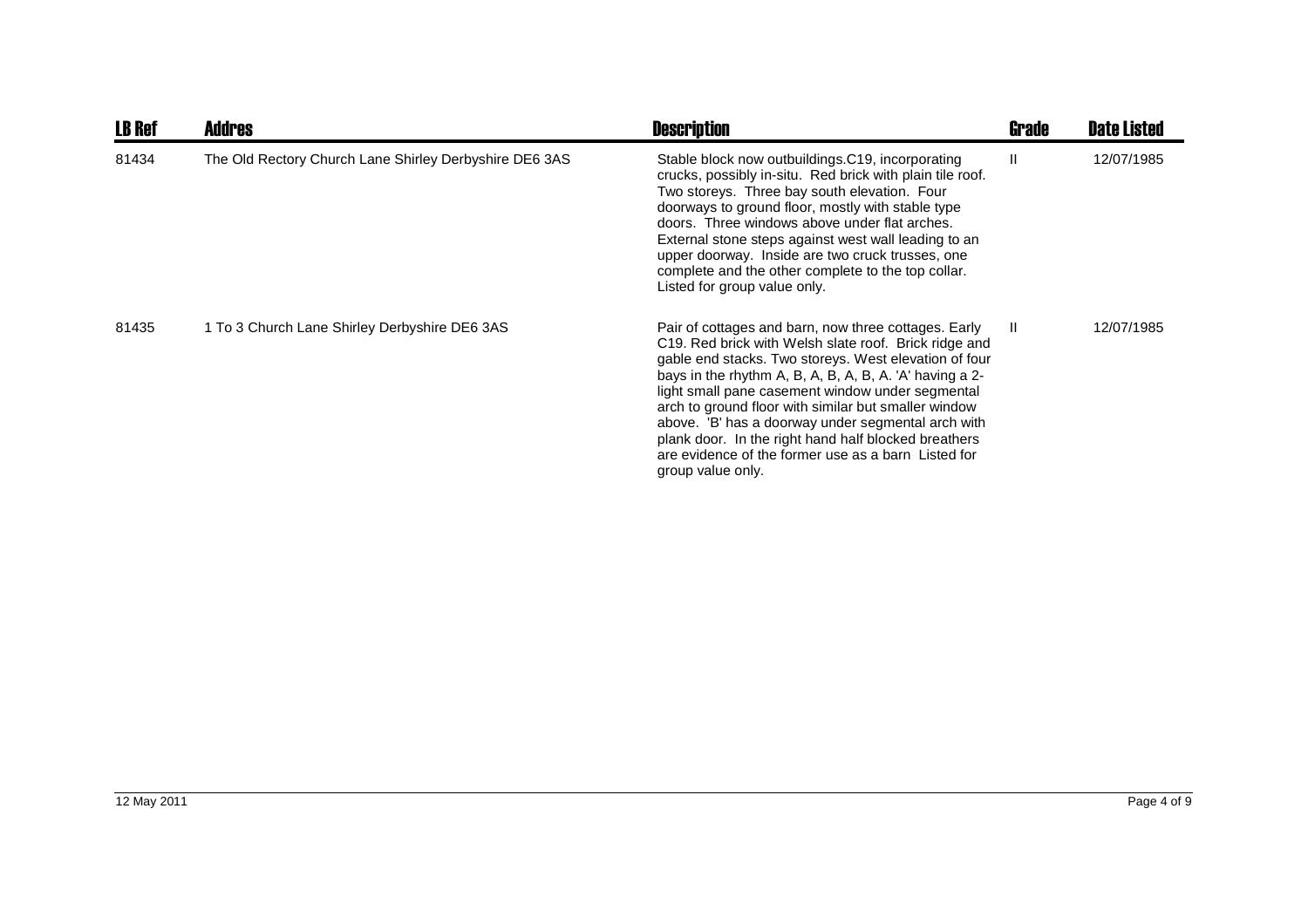| <b>LB Ref</b> | Addres                                                  | <b>Description</b>                                                                                                                                                                                                                                                                                                                                                                                                                                                                                                                                                                                                                                                                                                                                                                                                                                                                                                                                                                                                                                                                                                                                                                                                                                                                                                                                                                                                                                                                                                                                                                  | Grade | <b>Date Listed</b> |
|---------------|---------------------------------------------------------|-------------------------------------------------------------------------------------------------------------------------------------------------------------------------------------------------------------------------------------------------------------------------------------------------------------------------------------------------------------------------------------------------------------------------------------------------------------------------------------------------------------------------------------------------------------------------------------------------------------------------------------------------------------------------------------------------------------------------------------------------------------------------------------------------------------------------------------------------------------------------------------------------------------------------------------------------------------------------------------------------------------------------------------------------------------------------------------------------------------------------------------------------------------------------------------------------------------------------------------------------------------------------------------------------------------------------------------------------------------------------------------------------------------------------------------------------------------------------------------------------------------------------------------------------------------------------------------|-------|--------------------|
| 81436         | Shirley Hall Farm Derby Lane Shirley Derbyshire DE6 3AT | Farmhouse. C16, altered C17 and C19. Timber<br>framed, red brick and coursed squared sandstone.<br>Plain tile roofs with three brick stacks. Two storeys,<br>square plan but incorporating substantial remains of<br>an L-plan close studded timber framed building.<br>Exterior much altered over succeeding centuries. East<br>elevation has projecting bay to right, the ground floor<br>of sandstone with a 6-light window, originally with<br>stone mullions. Red brick above, with a blocked 3-<br>light window in the gable. Stone quoins to the left.<br>Upper floor to the left with the only external evidence<br>of the timber frame. Twin gabled red brick south<br>elevation with two early C19 3-light segmental-arched<br>casement windows. Two similar windows above. Two<br>blocked segmental arched openings in the gables.<br>Irregular 3-bay west elevation, red brick ground floor,<br>tile hung upper floor. Central C19 Gothic arch to<br>recessed porch, with decorative brick arch. To the<br>right a 3-light casement window under a segmental<br>arch. To the lefta large C20 casement window. First<br>floor has three differing sized and irregularly placed<br>windows under flat heads. North elevation has<br>irregular C20 fenestration. Inside, especially upstairs,<br>many close stud walls are visible. The ground floor<br>south east room has a stone bolection moulded<br>chimney piece and late C16 panelling and a carved<br>overmantel with the Ferrers arms. Late C17 dogleg<br>staircase with turned balusters. Listed for Group Value | Ш     | 13/09/1967         |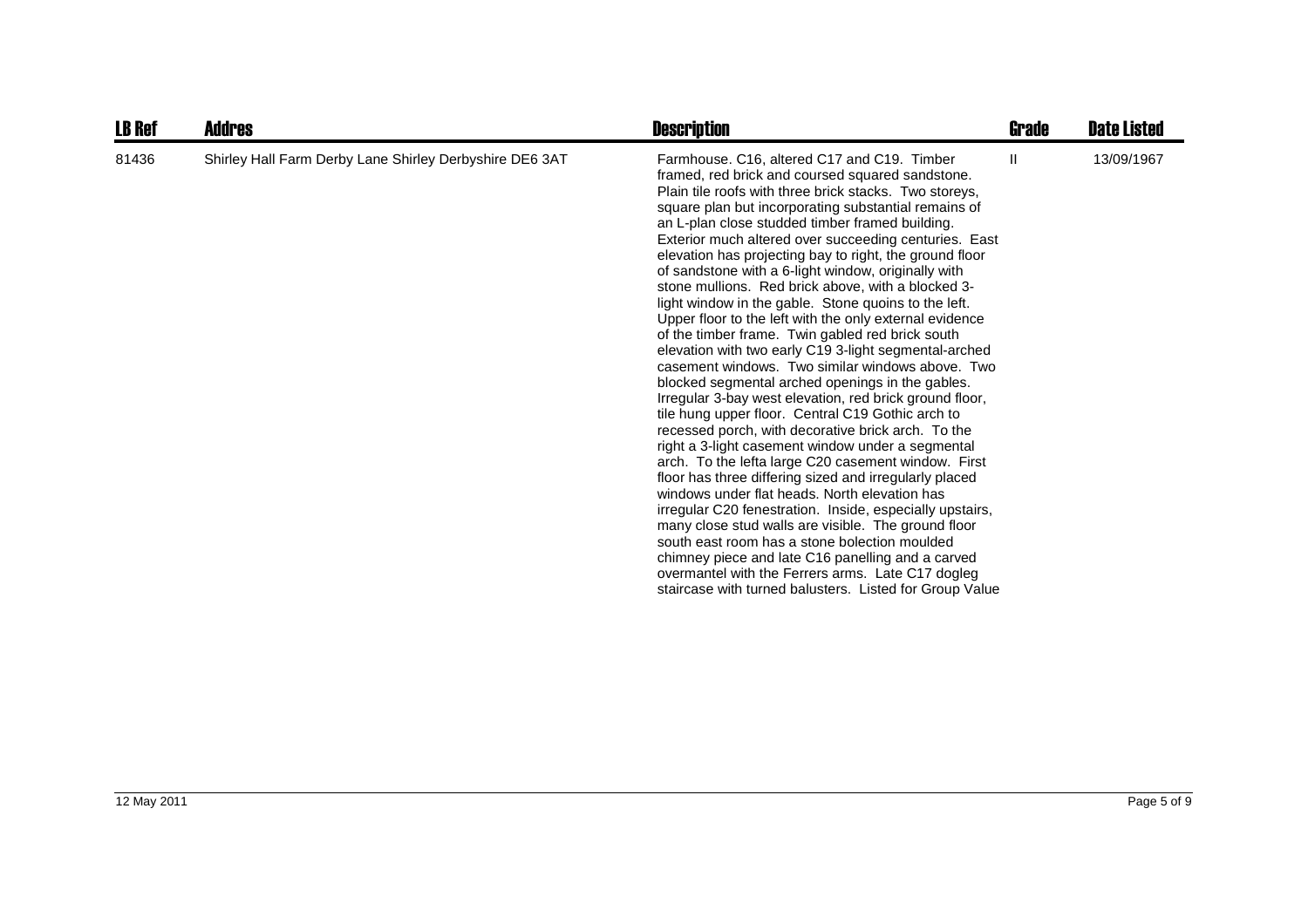| <b>LB Ref</b> | <b>Addres</b>                                           | <b>Description</b>                                                                                                                                                                                                                                                                                                                                                                                                                                                                                                                                                                                                                                                                                                                                                                                                                           | <b>Grade</b> | <b>Date Listed</b> |
|---------------|---------------------------------------------------------|----------------------------------------------------------------------------------------------------------------------------------------------------------------------------------------------------------------------------------------------------------------------------------------------------------------------------------------------------------------------------------------------------------------------------------------------------------------------------------------------------------------------------------------------------------------------------------------------------------------------------------------------------------------------------------------------------------------------------------------------------------------------------------------------------------------------------------------------|--------------|--------------------|
| 81437         | Shirley Hall Farm Derby Lane Shirley Derbyshire DE6 3AT | Stable block with loft over. Mid C19, Red brick with<br>plain tile roof. L-plan. Single storey with lofts. West<br>elevation has small chamfered Gothic windows and<br>segmental-arched doorways with patterned brick<br>arches, in the rhythm from left to right, A, B, A, A, B, A,<br>B, A, B, A. The last window has been partially bricked<br>up. The doorways have chamfered surrounds and<br>stable type doors. One gabled dormer above with a<br>segmental-arched granary opening. Return range has<br>similar doorways. Listed for Group Value                                                                                                                                                                                                                                                                                       | Ш            | 12/07/1985         |
| 81438         | Shirley Hall Farm Derby Lane Shirley Derbyshire DE6 3AT | Cow house. Mid C19. Red brick with tall plain tile<br>roof. Single storey. Unequal T-plan with a long top<br>stroke. West elevation has irregular arrangement of<br>pairs and triplets of small Gothic windows, like the<br>heads of lancets, with painted chamfered surrounds,<br>and segmental-arched doorways with painted<br>chamfered surrounds AND patterned brick arches.<br>Stable type doors. Listed for group value only.                                                                                                                                                                                                                                                                                                                                                                                                          | Ш            | 12/07/1985         |
| 81439         | The Vicarage Hall Lane Shirley Derbyshire DE6 3AZ       | House. Reputed to have been built in 1824. Brick,<br>cement rendered, plain tile hipped roof with brick ridge<br>stack. L-plan, two storeys. South elevation of three<br>plus one bays, with four glazing bar sashes to each<br>floor. West elevation of three plus two bays, the two<br>bays to the left slightly set back, and with two glazing<br>bar sashes to each floor. Three right hand bays have<br>a central flat roofed porch which has a doorway with<br>overlight and panelled door, flanked by narrow glazing<br>bar sashes. Narrow glazing bar sashes in the return<br>walls. The porch is flanked on either side by glazing<br>bar sashes, with three similar sashes above. The<br>windows to the east elevation all have louvred<br>shutters. Entrance hall with Minton tiled floor and<br>staircase with turned balusters. | Ш            | 12/07/1985         |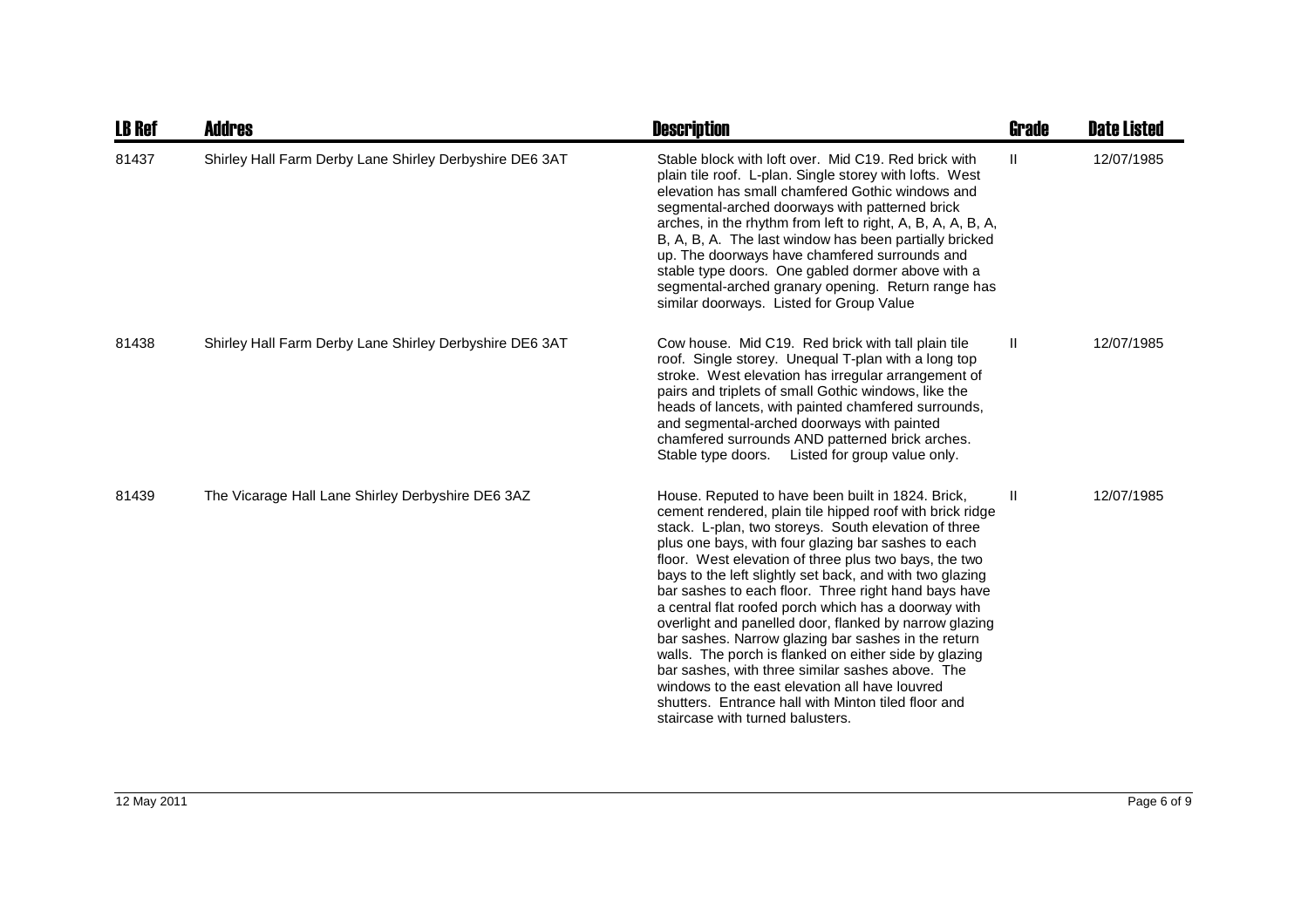| <b>LB Ref</b> | Addres                                                 | <b>Description</b>                                                                                                                                                                                                                                                                                                                                                                                                                                                                                                                                                                                                                                             | <b>Grade</b> | <b>Date Listed</b> |
|---------------|--------------------------------------------------------|----------------------------------------------------------------------------------------------------------------------------------------------------------------------------------------------------------------------------------------------------------------------------------------------------------------------------------------------------------------------------------------------------------------------------------------------------------------------------------------------------------------------------------------------------------------------------------------------------------------------------------------------------------------|--------------|--------------------|
| 81440         | Outlook Shirley Common Shirley Derbyshire DE6 3AZ      | Cottage. Early C19. Red brick with plain tile roofs and<br>decorative fretted barge boards. Central triple shafted<br>ridge stack. Single storey plus attics. East elevation<br>has a gabled porch with C20 half glazed door, and<br>windows in the side walls with diamond glazing. 2-<br>light window above with returned brick hoodmould,<br>pointed lights and diamond glazing. North elevation<br>has a canted window with diamond glazing, then a<br>single storey projecting gabled bay with small square<br>window with returned brick hoodmould. To the right a<br>lower gabled bay with a 2-light window under a flat<br>arch, with diamond glazing. | H.           | 12/07/1985         |
| 81441         | Yew Tree Cottage Mill Lane Shirley Derbyshire DE6 3AS  | Cottage. C17, enlarged 1950s. Originally timber framed II<br>though much of the frame has gone. Cement<br>rendered with thatch roof. Brick ridge and gable end<br>stacks. Single storey and attics. West elevation of<br>three bays. The two right hand bays are the original<br>house which had a central door with window on either<br>side and eyebrow dormer above. The elevation now<br>has an off centre doorway with casement window to<br>the left, two similar windows to the right and three<br>eyebrow dormers above. Beamed interior and roof<br>with purlins and common rafters and windbraces.                                                   |              | 12/07/1985         |
| 81442         | Wesleyan Methodist Chapel Mill Lane Shirley Derbyshire | Please note this building was demolished without<br>consent in 1995/96. Chapel.1855. Red brick with plain<br>tiled roof. Dentilled eaves band. Single storey. East<br>elevation of two bays. Central doorway with wedge<br>lintel and plank door. Datestone above inscribed<br>Wesleyan Methodist Chapel 1855. Large glazing bar<br>sash under wedge lintel on either side. Steps up from<br>road with stone coped retaining wall and railings<br>attached to east. An unaltered example of a standard<br>design for village chapels in the area.                                                                                                              | Ш            | 12/07/1985         |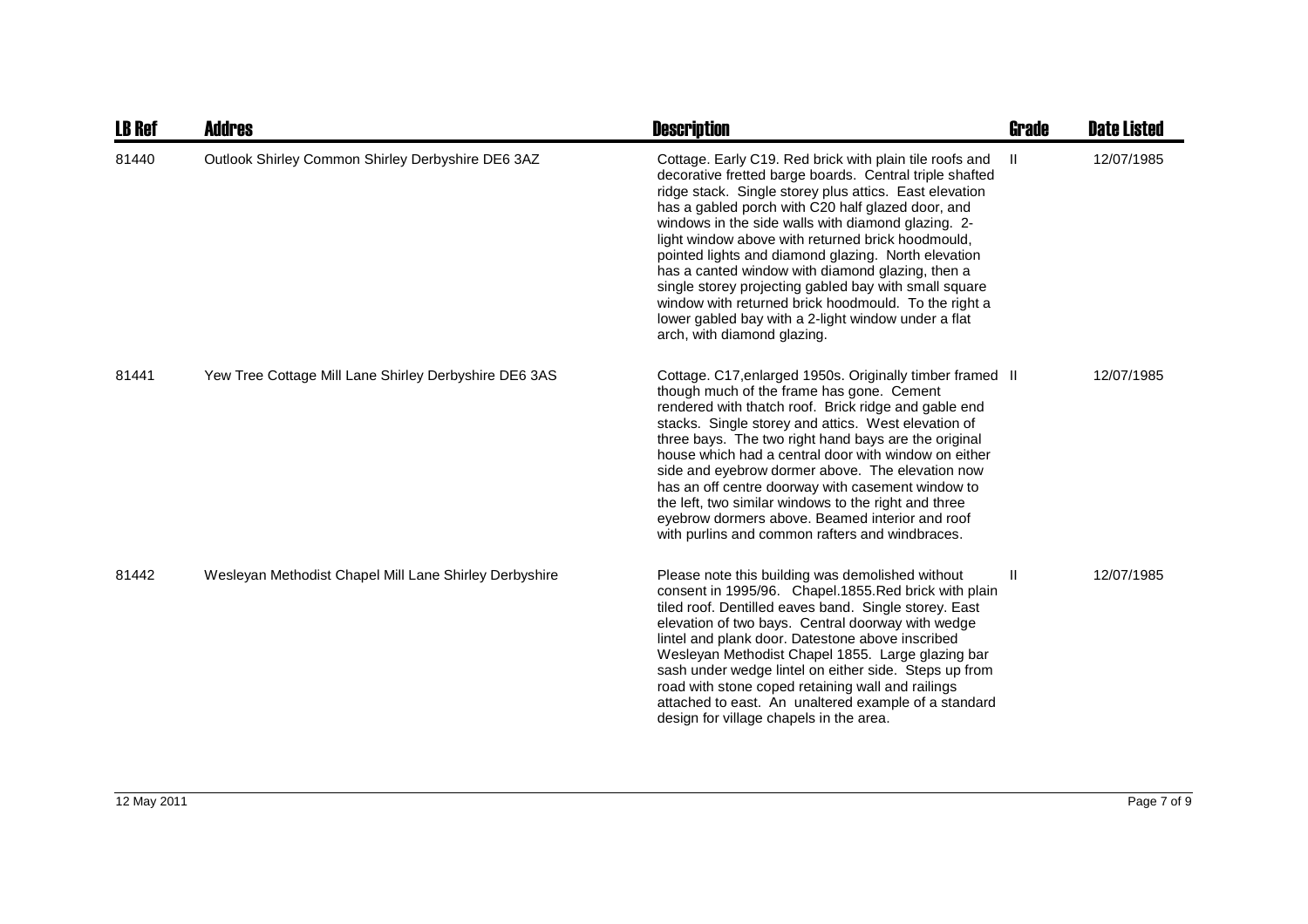| <b>LB Ref</b> | <b>Addres</b>                                             | <b>Description</b>                                                                                                                                                                                                                                                                                                                                                                                                                                                                                                                                                                                                                                                                                                                                                                                                                                                                                                          | Grade | <b>Date Listed</b> |
|---------------|-----------------------------------------------------------|-----------------------------------------------------------------------------------------------------------------------------------------------------------------------------------------------------------------------------------------------------------------------------------------------------------------------------------------------------------------------------------------------------------------------------------------------------------------------------------------------------------------------------------------------------------------------------------------------------------------------------------------------------------------------------------------------------------------------------------------------------------------------------------------------------------------------------------------------------------------------------------------------------------------------------|-------|--------------------|
| 81443         | Shirley Mill Farm Shirley Lane Rodsley Derbyshire DE6 3AR | Farmhouse. Early C19. Red brick with plain tile roofs,<br>brick gable end stacks and a lateral brick stack.<br>Dentilled eaves band. Two and three storeys. East<br>elevation oil three plus two bays. Three storey double<br>fronted range to left. Central doorway with wooden<br>surround, overlight and panelled door. Flanked on<br>each side by tall glazing bar sashes under double<br>keystoned wedge lintels. Three similar but smaller<br>windows above, and two similar yet smaller windows<br>above again. Two storey range to right with a lean-to<br>C <sub>20</sub> porch and a 2-light casement window under a<br>segmental arch. Two similar windows above. Inside,<br>an open well staircase with stick balusters, ramped<br>and wreathed handrail and open string with carved<br>brackets. Several plain early C19 chimney pieces with<br>fluting. The half demolished mill is attached to the<br>north. | - II  | 12/07/1985         |